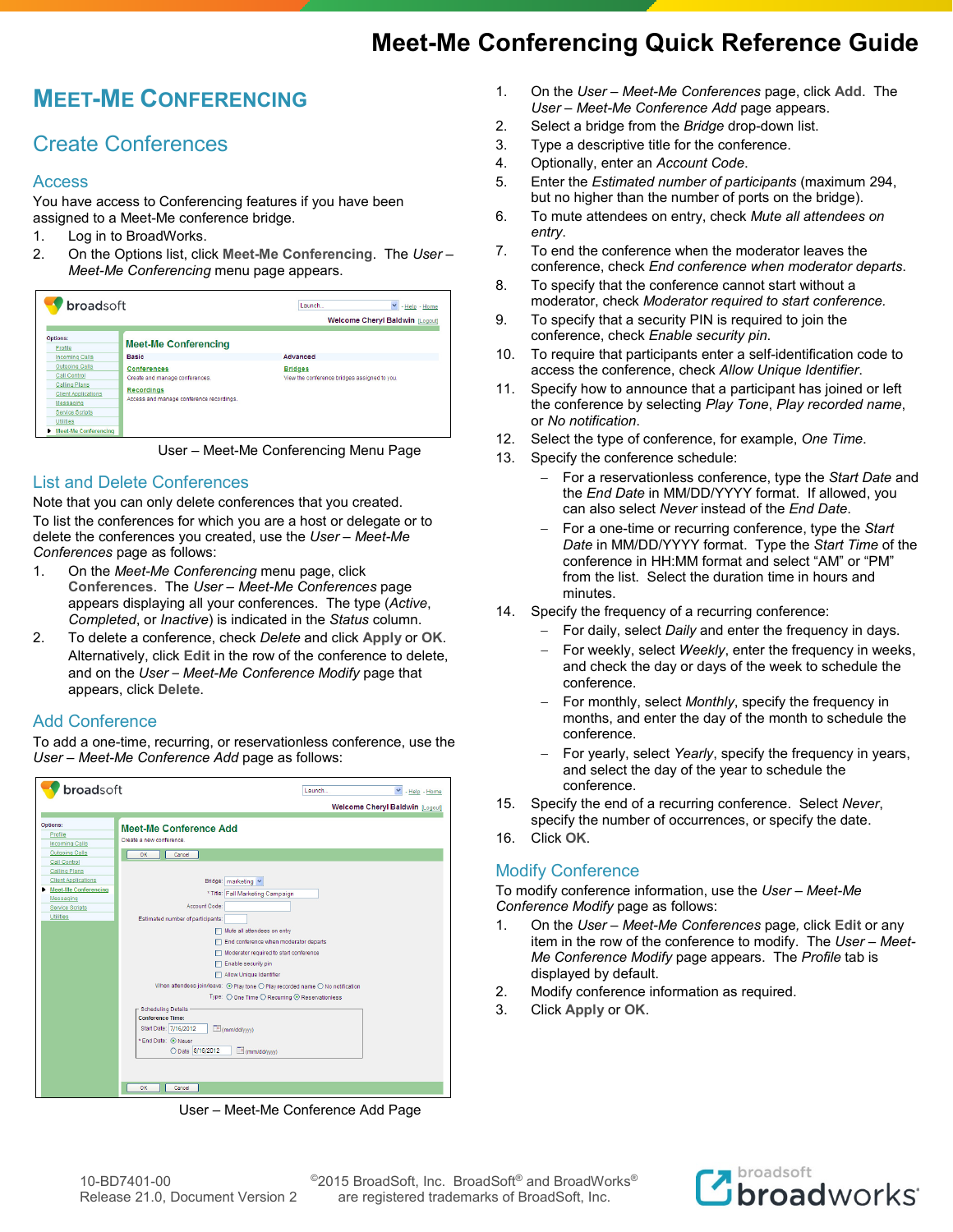## **Meet-Me Conferencing Quick Reference Guide**

#### Assign Delegates

You can assign delegates to conferences that you created. A conference delegate can modify and moderate the conference, but cannot delete or delegate the conference.

- 1. On the *User – Meet-Me Conferences* page, click **Edit** or any item in the row of the conference. The *User – Meet-Me Conference Modify* page appears.
- 2. Click the *Delegates* tab.
- 3. To find all available users, click **Search**. Alternatively, to find specific users, enter your search criteria and click **Search**.
- 4. In the *Available Users* column, select users to assign as conference delegates and click **Add**. The selected users are moved to the *Conference Delegates* column.
- 5. Click **Apply** or **OK**.

### Define Conference Greeting

You can define a custom greeting to be played to participants when they join the conference.

- 1. On the *User – Meet-Me Conferences* page, click **Edit** or any item in the row of the conference. The *User – Meet-Me Conference Modify* page appears.
- 2. Click the *Custom Greetings* tab.
- 3. To play no greeting, check *No Greeting*.
- 4. To play a custom greeting, check *Custom Greeting* and select a greeting file to use from the drop-down list.
- 5. Click **Apply** or **OK**.

You can also upload the greeting using the voice portal.

### Download or Delete Recordings

- 1. On the *User – Meet-Me Conferencing* menu page, click **Recordings**. The *User – Meet-Me Conference Recordings* page appears.
- 2. To download a recording, click **Download** in the row of the target recording, and follow the instructions of your browser.
- 3. To delete one or more recordings, check the *Delete* box in the row of the recordings to delete, and click **Apply** or **OK**.

## Conferencing Moderator Client

The Conferencing Moderator client allows moderators to manage conferences. You can only moderate one conference at a time; however, a conference can be managed by several moderators.

#### User Interface

The following elements are available from the client's interface:

- **Conference Header Bar** Displays the moderator information, conference information (such as name, ID, number, and security PINs) and contains general controls. It also contains *Help* and *Sign Out* links.
- **Global Message Area** Displays for 10 seconds any information, warning, or error message that needs to be communicated to the user.
- **General Controls** Allow you to perform actions on the conference. They are Lock/Unlock Conference, Start/Pause/Resume/Stop Recording, Lecture Mode, End Conference, Play Security Classification Announcement, and View Call History.
- **Dialer**  Allows you to add participants to the conference.
- **Message History Window** Lists the last 15 messages that were displayed in the *Global Message Area* ordered from the most recent to the oldest.

 **Moderator and Participant Lists** – List conference moderators and participants, with their phone number and status, which can

be *Active Talker* **(b)**, Muted *, Unmuted* or *On Hold* .

 **Action Buttons** – Allow you to perform actions on a selected moderator or participant. The buttons are *Mute/Unmute*, *Hold/Unhold*, and *Drop*. In addition, on moderators' rows only, there is *Lecture Mode On/Off*. These buttons appear when the row for a person is in focus and when the actions they represent can be performed.



Meet-Me Conferencing Moderator

### Launch Conferencing Moderator and Join Conference

You can launch the Conferencing Moderator client either from the web portal or from the Outlook meeting if you included the conference to moderate in an Outlook meeting.

- 1. Either on the web portal or in Outlook, access the conference/meeting to moderate.
- 2. Click **Launch Moderator Client** on the web portal page or select it from the *Meet-Me Conference* menu in Outlook.
- 3. To join the conference, click the **Call Me Now Link** and enter your number or dial the conference number from your phone.
- 4. When prompted, enter the required PIN or PINs.

Note that in the following procedures, *participant* stands for a participant or moderator.

### Add Participant

This is available if individual outdial is enabled for the bridge.

 In the *Dialer*, enter the person's number and click the **Call** button that appears to the right.

| <b>BroadWorks Meet-Me Conferencing Moderator</b> |      |  |
|--------------------------------------------------|------|--|
| 333111604                                        | Call |  |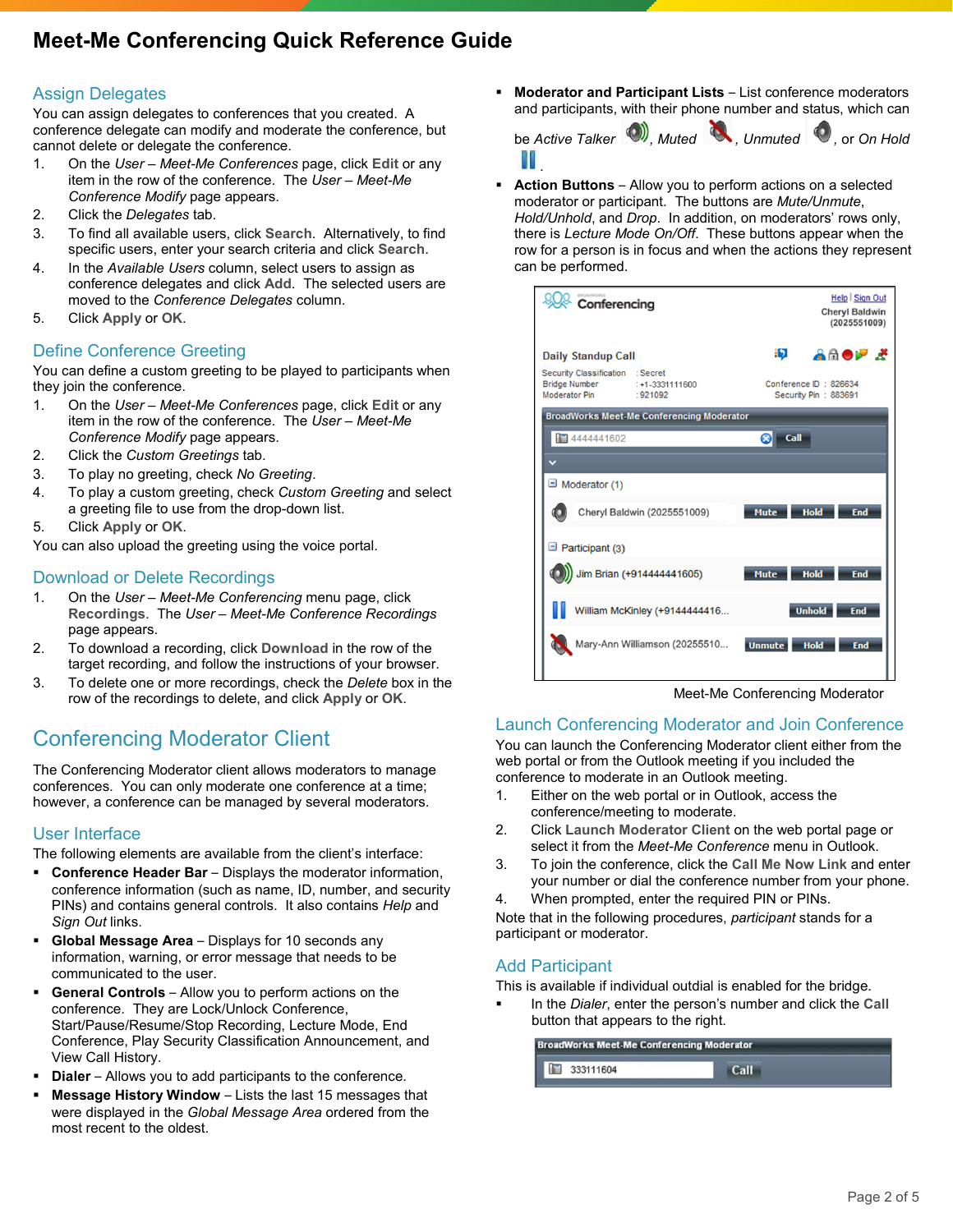# **Meet-Me Conferencing Quick Reference Guide**

### Mute or Unmute Participant

 Move the mouse over the participant and click **Mute** or **Unmute**. **NOTE**: In Automatic Lecture Mode, only up to 100 participants can be unmuted.

### Put Participant on Hold or Resume a Held Participant

Move the mouse over the participant and click **Hold** or **Unhold**.

### Drop Participant

Move the mouse over the participant and click **End**.

### Turn Lecture Mode On or Off

When Lecture Mode is turned on, new participants are automatically muted upon joining the conference.

- To turn on Lecture Mode, click **Lecture Mode** . You become the lecturer and the remaining participants are muted.
- To turn off the Lecture Mode, click **Lecture Mode** again.

**NOTE**: When there are more than 147 participants in a conference, Automatic Lecture Mode starts and the *Automatic Lecture Mode*

icon appears  $\left| \rule{0pt}{13pt} \right|$ . Automatic Lecture Mode cannot be turned off.

### Lock or Unlock Conference

 $\blacksquare$  To lock or unlock the conference, click Lock Conference

**Unlock Conference n** on the *Conference* header bar. When the conference is locked, no new participants can join the conference.

### Start, Stop, Pause, Resume Recording

You use the *Start/Stop/Pause/Resume* buttons on the *Conference*  header bar, to manage conference recordings.

- **TO start recording, click Start Recording <b>Q**. A confirmation message appears in the *Global Message* area. The Start Recording button changes to the Pause Recording button and the Stop Recording button appears on the *Conference* header bar.
- To stop recording, click **Stop Recording** .
- To pause recording, click **Pause Recording** . The Pause Recording button changes to Start Recording button.
- To resume recording, click **Start Recording** . The Start Recording button changes to Pause Recording button.

### End Conference

**On the Conference header bar, click End Conference** 

## Play Security Classification Announcement

On the *Conference* header bar, click **Security Classification** 

**Announcement .**

## View Message History

To view recent messages that were displayed in the *Global* 

*Message Area,* click the **Message History** button . The *Message History* window appears.

| 5 seconds ago: Lecture Mode    |                                                | <b>STARTED</b>  |
|--------------------------------|------------------------------------------------|-----------------|
|                                |                                                |                 |
|                                | 5 minutes ago: Cheryl Baldwin (+12025551009)   | <b>JOINED</b>   |
| 1 hr 1 minutes ago: Conference |                                                | <b>STOPPED</b>  |
|                                | 1 hr 1 minutes ago: Marie Dumas (+12025551005) | <b>DROPPED</b>  |
| 1 hr 2 minutes ago             | <b>Cheryl Baldwin (+12025551009)</b>           | <b>UNIMUTED</b> |
| 1 hr 5 minutes ago:            | Mario Bueno (+12025551003)                     | <b>MUTED</b>    |
| 1 hr 7 minutes ago:            | Marie Dumas (+12025551005                      | <b>JOINED</b>   |
| 1 hr 8 minutes ago:            | Outdial (3331111602)                           | <b>FAILED</b>   |

Message History

# Meet-Me Conferencing Outlook Add-in



Meet-Me Conferencing Outlook Add-In Toolbar

## Configure Your Credentials and Server Address

The *Conferences* menu option is disabled until you configure your credentials and server information.

- 1. Click **Settings**.
- 2. In the *User Settings* window that appears, enter your BroadWorks user name and password.
- 3. Click the **Advanced** link. The window expands, displaying the *Server Details* area.
- 4. Enter the IP address and port number of the BroadWorks Open Client Server and the URL of the moderator client.

#### 5. Click **OK**.

| <b>Account Sign-In Information</b> |                             |
|------------------------------------|-----------------------------|
| Username                           | mbueno@abcdistributing.com  |
| Password                           |                             |
|                                    |                             |
| Service Connection Information     |                             |
| <b>Host Address</b>                | xsp.vhs@abcdistributing.com |
| <b>Host Port</b>                   | 2208                        |

### Login Process

You do not have to manually log in to the Meet-Me Conferencing Outlook Add-in. If you configure your credentials, the add-in logs you in as soon as you open a meeting. If the login fails, the conference icon is grayed out.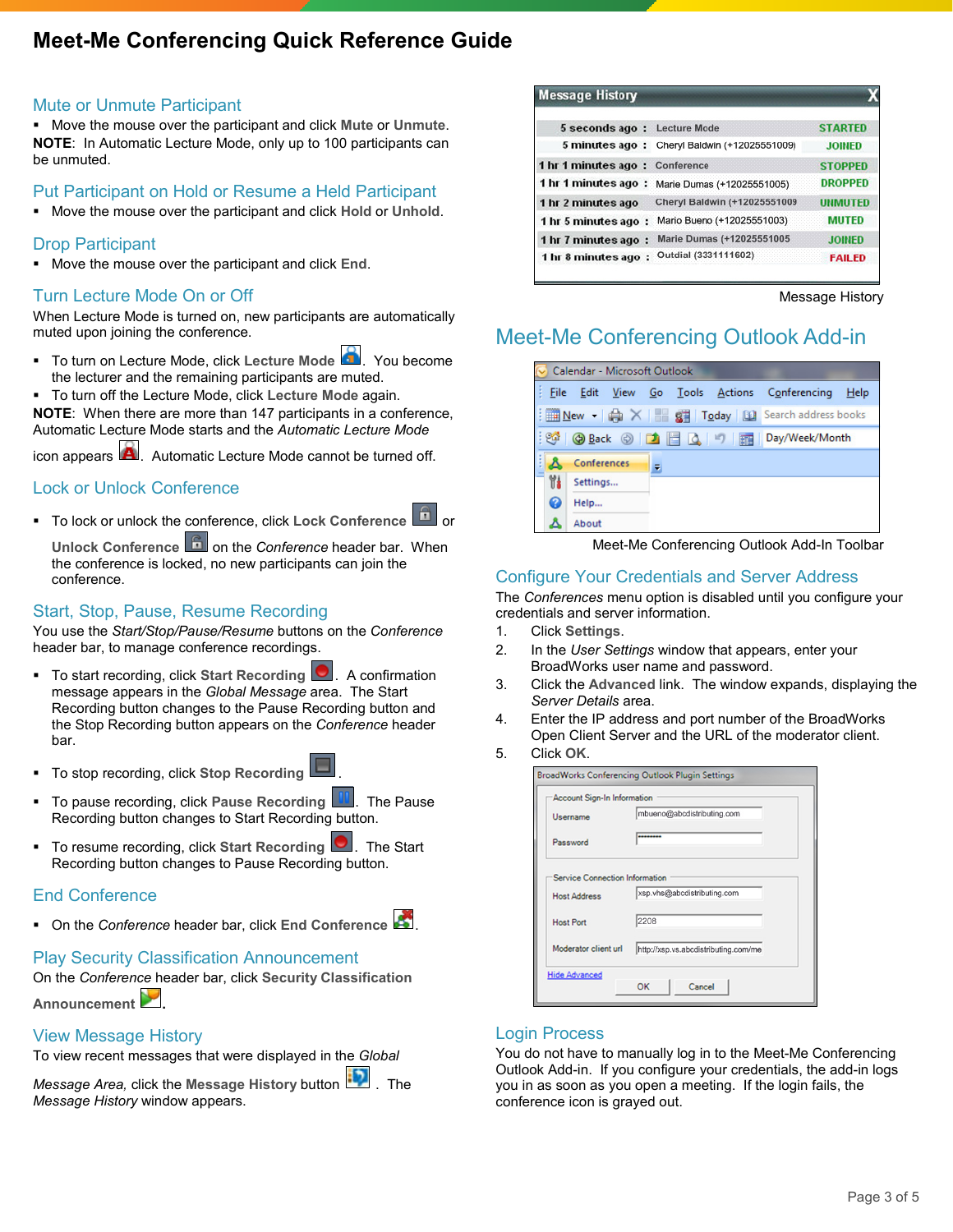# **Meet-Me Conferencing Quick Reference Guide**

### View Conferences

| Delete | Title                   | <b>Bridge Name</b> | Host                        | <b>Status</b> | Type                   | Start Time         | Edit |
|--------|-------------------------|--------------------|-----------------------------|---------------|------------------------|--------------------|------|
| г      | Engineering daily confe | bridge1            | User, Test (userid1)        | Active        | <b>Reservationless</b> | 5/12/2012 12:00 PM | Edit |
| г      | FS Meeting              | bridge2            | User, Test (userid1)        | Active        | One Time               | 5/18/2012 6:00 AM  | Edit |
| г      | Requirements Review     | bridge2            | User, Test (userid1)        | Expired       | One Time               | 3/12/2012 12:00 PM | Edit |
| г      | Tier3 Daily Update      | bridge1            | User, Test (userid1)        | Active        | Reservationless        | 6/4/2012 7:30 AM   | Edit |
| г      | Product Release 18.0 d  | bridge2            | User, Test (userid1) Active |               | <b>Reservationless</b> | 5/19/2012 5:30 AM  | Edit |
|        |                         |                    |                             |               |                        |                    |      |
|        |                         |                    |                             |               |                        |                    |      |

Manage Meet-Me Conferences

To view conferences for which you are a host or delegate, select *Conferences* from the *Meet-Me Conferencing Outlook Add-In* toolbar.

## Create New Conference

You must have access to a bridge on BroadWorks to be able to create a BroadWorks Meet-Me Conference from Outlook.

1. In the Manage Meet-Me Conferences dialog box, click Add. The *Add Conference* dialog box appears.

| Add Conference                                                                                                      |                                                                                         |                                                             |  |
|---------------------------------------------------------------------------------------------------------------------|-----------------------------------------------------------------------------------------|-------------------------------------------------------------|--|
| Bridge:                                                                                                             | bridge1<br>$\checkmark$                                                                 |                                                             |  |
| Title:<br>Account Code:                                                                                             |                                                                                         |                                                             |  |
| Estimated number of participants:                                                                                   |                                                                                         |                                                             |  |
| Mute all attendees on entry<br>End conference when moderator departs<br>Moderator required to start conference      | When attendees join/leave:<br>$\odot$ Play tone<br>Ray recorded name<br>No notification | Type<br>$O$ One Time<br>⊙ Recurring<br>○ Reservationless    |  |
| Schedule<br>5/ 7/2012 v (mm/dd/jggy) Start Time: 12:00<br>Start Date:<br>Recurs: Yearly<br>$\checkmark$<br>Every: 1 | $PM$ $\vee$<br>Duration: 1                                                              | minutes<br>hours 00<br>$\ddot{\phantom{0}}$<br>$\checkmark$ |  |
| Ends: O Never<br>○ After<br>occurrences<br>Date<br>5/7/2012 $\vee$<br>∩<br>(mm/dd/wwv)                              |                                                                                         |                                                             |  |
| <b>OK</b><br>Cancel                                                                                                 |                                                                                         |                                                             |  |

- 2. Enter the required information. For details, see *[Add](#page-0-0)  [Conference](#page-0-0)* in this Quick Reference Guide.
- 3. Click **OK**. The conference is created on BroadWorks and the meeting invitation is populated with conference information.

## Include Reservationless Conference in Meeting

Only reservationless conferences can be included in Outlook meetings. While scheduling a meeting in Outlook, from the *Meet-Me Conferencing* menu, click **Conferences**, and then select an existing conference from the list.

| nportance                                                    | ABC.     |    | Meet-Me      |
|--------------------------------------------------------------|----------|----|--------------|
| portance                                                     | Spelling |    | Conference * |
| <b>Reservationless2</b>                                      |          | Δ  | Conferences  |
| Reservationless4                                             |          | Ył | Settings     |
| <b>Resenrationless5</b>                                      |          | Q  | Help         |
| <b>Resenrationless3</b><br><b>Resenrationless1</b><br>Create |          |    |              |

The body of the Outlook meeting invitation is populated with the conference invitation text. There is no interaction with BroadWorks when the meeting invitation is populated. The text includes:

- Phone number of the bridge and conference ID.
- **Security PIN, if enabled for the conference.**
- Call Me Now link, that is, a link to a web page where users can enter the number on which they want to be called back.

| You have been invited to a conference call.                                                                                                                                       |
|-----------------------------------------------------------------------------------------------------------------------------------------------------------------------------------|
| To join the call, you have the following options:<br>Dial 2025551010 and enter Conference ID 324323 followed by #<br>When prompted for the Security PIN, enter 9876 followed by # |
| Request a callback using the following link<br>Call Me Now: http://1.2.3.4/meet-me-moderator/callmenow/index.jsp?join=engbridge-                                                  |
| mtl@meetme.com*cherylbaldwin*MzI0MzIz&country=US&language=en                                                                                                                      |

The *Location* text box of the invitation is populated with the bridge phone number and conference ID. If this information is overwritten, the *Location* text box is not repopulated.

Phone: 2403649079, Conference Id: 324323 Location:

### Modify Conference

- 1. In the *Manage Meet-Me Conferences* dialog box, click **Edit** on the row of the conference. The *Edit Conference* dialog box appears.
- 2. Modify information as required. For details, see *[Add](#page-0-0)  [Conference](#page-0-0)* in this guide.
- 3. Click **OK**.

### Delegate Conference

- 1. In the *Manage Meet-Me Conferences* dialog box, click **Edit** on the row of the conference. The *Edit Conference* dialog box appears.
- 2. Click the *Delegates* tab.
- 3. Use the search function to find available users.
- 4. In the *Available Users* column, select users to assign as conference delegates and click **Add**. The selected users are moved to the *Conference Delegates* column.
- 5. Click **OK**.

### Delete Conference

To delete a conference, in the *Manage Meet-Me Conferences* dialog box, check the *Delete* check box on the row of the conference and click **Apply** or **OK**.

In addition, when you delete an Outlook meeting that includes a conference and you are logged in to BroadWorks via the add-in:

- If the meeting is non-recurring or if it is recurring and you delete all occurrences, the BroadWorks conference is deleted.
- If the meeting is recurring and you delete one occurrence or if the conference in reservationless, the BroadWorks conference in not modified.